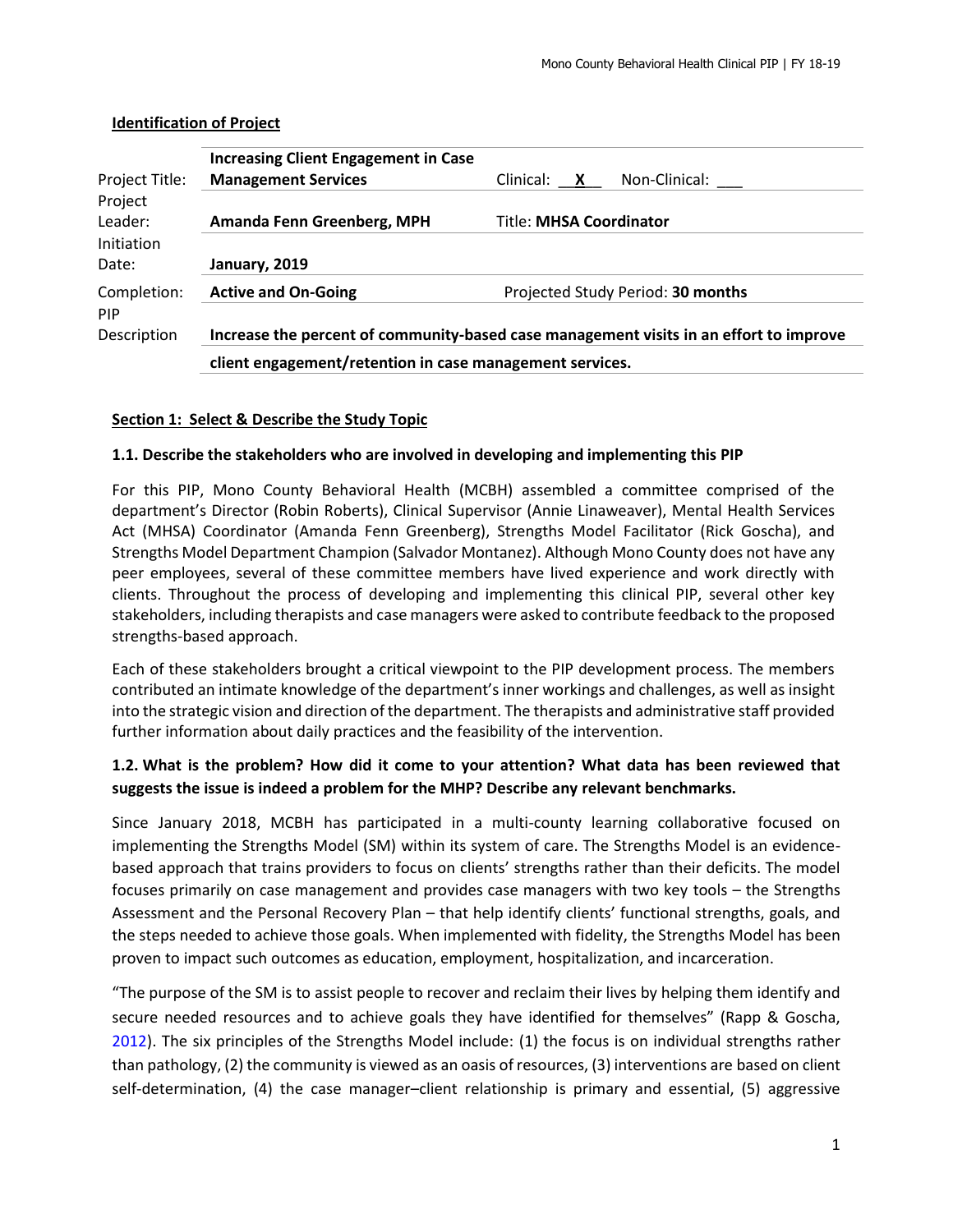outreach is the preferred mode of intervention, and (6) people can learn, grow, and change (Rapp & Goscha, 2012). As part of these principles, the Strengths Model emphasizes the value of conducting case management visits/appointments in the community. Community-based visits are a key component of fidelity to the model and fidelity to the model has been proven to improve client engagement and improve client outcomes. Ten studies have tested the effectiveness of the Strengths Model with people with serious mental illnesses. Four of the studies employed experimental or quasi-experimental designs (Stanard, 1999; Macias et al., 1997; Macias et al., 1994; Modrcin et al., 1988), and six used nonexperimental methods (Fukui et al 2012; Barry et al., 2003; Ryan, Sherman & Judd, 1994; Kisthardt, 1993; Rapp & Wintersteen, 1989; Rapp & Chamberlain, 1985). Collectively, these studies produced positive outcomes in the areas of psychiatric hospitalization, housing, employment, reduced symptoms, leisure time, community involvement, and enhanced quality of life.

In a review of the monthly outcomes forms that case managers fill out as part of the Strengths Model, MCBH and the Strengths Model facilitators discovered a lack of retention among clients receiving case management. This is a problem because when clients who need services are not receiving them, it can negatively impact client outcomes. In this way, lack of retention serves as a proxy for client outcomes.

In identifying this problem, MCBH also reviewed several scholarly articles, including "Disengagement from Care: Perspectives of Individuals with Serious Mental Illness and of Service Providers" (Smith et al 2013). This article states that among individuals with serious mental illness "Failure to receive care has been associated with repeated symptom exacerbations and with hospitalizations, homelessness, and incarceration." Moreover, the researchers found that "Both individuals (N=13, 23%) and providers (N=17, 68%) endorsed the importance of transportation assistance, and providers emphasized flexibility of scheduling, both in time and place (N=17, 68%)." Aligning with this research, the proposed community visit intervention provides clients with flexibility of scheduling in place.

Between July and December 2018, MCBH had 26 total clients enrolled in individual case management services. By December 2018, 16 clients had exited services; this is a retention rate of just 38 percent. Case managers reported that clients exited services for one of two reasons: "Person no longer available due to move, incarceration, or other circumstance" or "Treatment was completed from the client's perspective but not from the agency's perspective." There was only one instance of the latter reason; due to confidentiality concerns, this may be discussed and explored further during the in-person review. No case manager stated that a client was "completely discharged from program due to successful completion" or "person moved to another program to receive less intensive services." These data were pulled from the Strengths Model Monthly Outcomes form that case managers fill out for all clients receiving individual case management services.

Lack of retention in case management services is a priority problem for MCBH because it affects a very important specific consumer population. Individuals who are receiving case management at MCBH are often the clients with the highest levels of serious mental illness and are at the highest risk of adverse client outcomes. MCBH is committed to providing high quality service to all its clients, but its high-risk clients with SMI receive special care and attention. Moreover, this is a priority problem because none of the clients who left case management services were completely discharged due to successful completion. Thanks to prior research into community needs and perceptions of its services, MCBH knows that mental health stigma is one reason why individuals do not seek care or do not stay engaged with care (see MHSA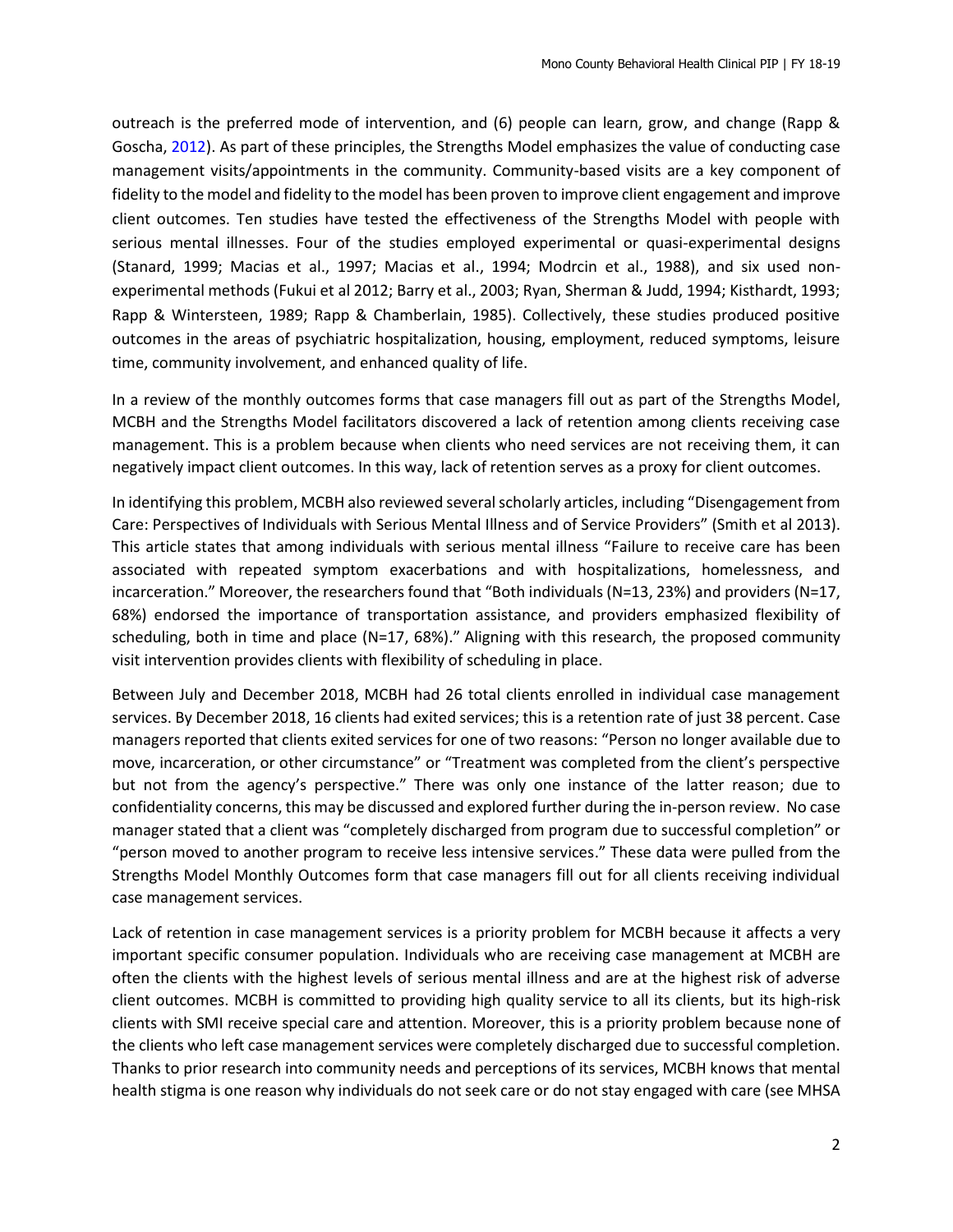Three-Year Plan for this data; the community survey included clients, family members, MCBH staff, and other community members). Stigma is often associated with being seen at the MCBH offices in our small town. Therefore, offering individuals the option to meet in a community-based setting helps address this barrier: the failure to engage due to stigma.

MCBH believes that the lack of retention in case management services is within its scope of influence because the department is already participating in the Strengths Model Learning Collaborative, which includes strategies for improving client retention in case management. In the department's six-month fidelity review, Strengths Model facilitators discovered that only 18 percent of case management contacts occurred in the community. The Strengths Model fidelity benchmark for case management is that at least 75 percent of case management contacts occur in the community (University of Kansas School of Social Welfare: Strengths Model Fidelity Scale). The percent of case management visits that occur in the community will be tracked as one of the study indicators (see Table 4.1 below). The practice of this high rate of community-based case management visits contributes to the Strengths Model's success in impacting client outcomes.

This data point served as a starting point for further data collection, including a consumer focus group in which Strengths Model facilitators asked clients about the value of community-based visits. The focus group participants (n=3) said they would love to meet more with their case managers in the community, as this would make services more accessible and convenient.

Based upon these data points and the literature that supports fidelity to the Strengths Model, MCBH plans to employ the intervention of implementing community-based case management, including the use of the Personal Recover Plan and the Strengths Assessment; these are the two key tools from the evidencebased Strengths Model, which has also found that community-based case management is a best practice. Furthermore, MCBH plans to shift its strategy, philosophy, and tools around supervision of its Case Managers. Through this process, MCBH predicts that this will also help Case Managers maintain fidelity to the Strengths Model, including use of the PRP, SA, and Community-Based Visits, all of which will improve client retention in case management services. Case Managers and their supervisor will begin to use the Recovery Movement Indicator as a tool to track caseloads, discuss client engagement, and track each client's progress toward their own goals.

The overarching goal of this intervention is to improve client retention in case management services. As this PIP continues, MCBH expects to gain more insight into the barriers to services that clients experience and introduce additional interventions to address these needs.

#### **Section 2: Define & Include the Study Question**

During the study period, will increasing the percentage of community-based case management appointments (as measured by a review of progress notes) and will adding new tools for supervision (Recovery Movement Indicator), increase the percent of clients who remain engaged in case management services (as measured by Strengths Model monthly outcomes forms)?

#### **Section 3: Identify Study Population**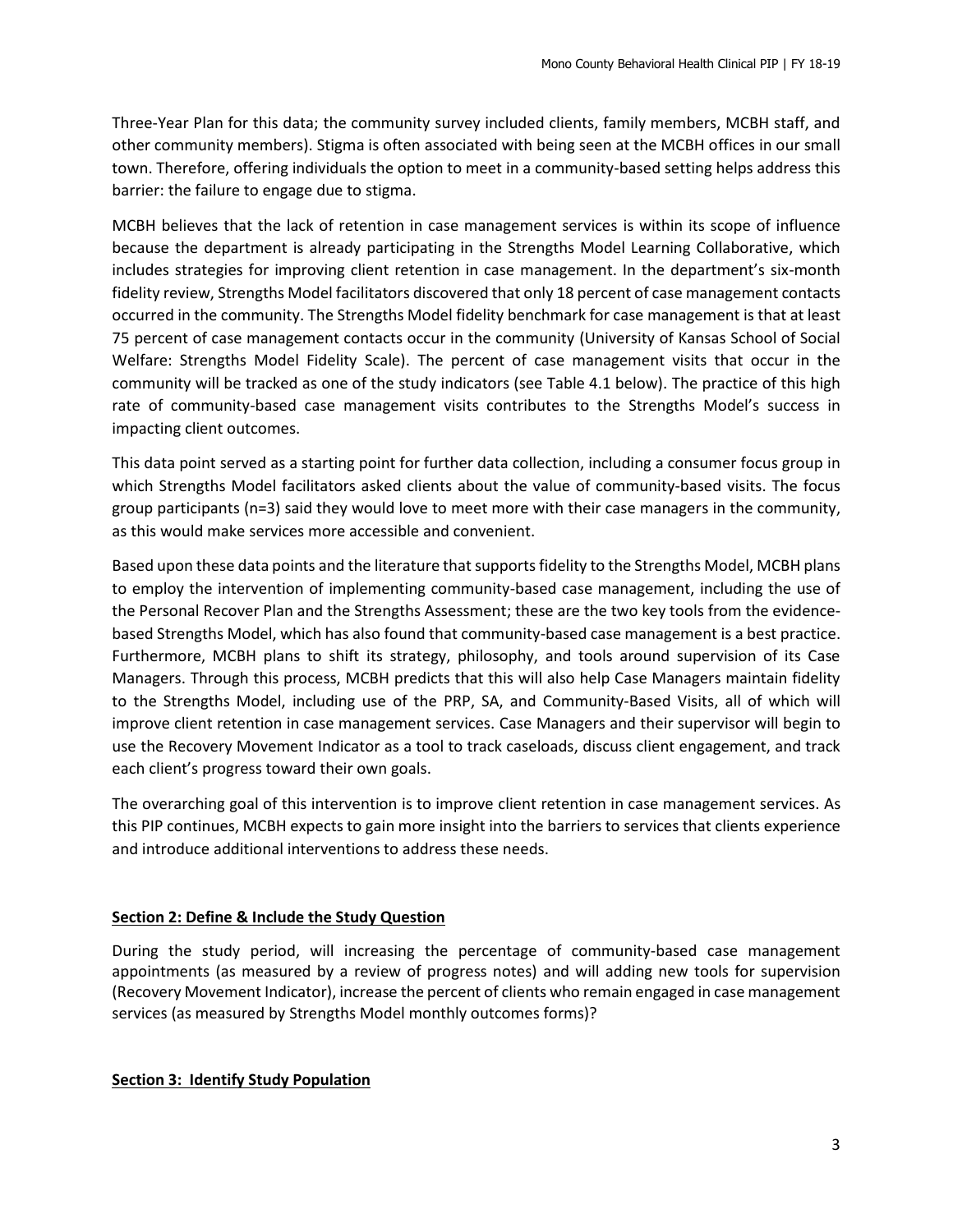The study population for this PIP includes all clients who are receiving individual case management services. At MCBH, this is 26 people and includes individuals of all ages, genders, and ethnicities. Moreover, as stated above, individuals who are receiving case management at MCBH are often the clients with the highest levels of serious mental illness and are at the highest risk of adverse client outcomes.

### **Section 4: Select & Explain the Study Indicators**

The study question for this PIP is "During the study period, will increasing the percentage of communitybased case management appointments (as measured by a review of progress notes) and will adding new tools for supervision (Recovery Movement Indicator), increase the percent of clients who remain engaged in case management services (as measured by Strengths Model monthly outcomes forms)?" The rationale for this question is: the goal of this PIP is to improve client engagement/retention in case management services, which, as discussed previously, serves as a proxy for a variety of client outcomes. Furthermore, MCBH has added a new study indicator for 2020: "Percent of Clients Demonstrating Movement Toward Their Goals." This means there are three primary study indicators. These study indicators were chosen because they directly measure the study question.

| #                | <b>Performance Indicator</b> | <b>Numerator</b> | <b>Denominator</b>  | <b>Baseline</b> | Goal*       |
|------------------|------------------------------|------------------|---------------------|-----------------|-------------|
| 1.               | Percent of clients           | # of clients     | Total # of clients  | 38%             | 46% after 6 |
|                  | engaged/retained in case     | retained in case | receiving case      |                 | months      |
|                  | management services          | management       | management          |                 |             |
|                  |                              |                  |                     |                 | 54% after   |
|                  |                              | Baseline: 10     | Baseline: 26        |                 | 12 months   |
|                  |                              | Clients          | Clients             |                 |             |
|                  |                              |                  |                     |                 | 62% after   |
|                  |                              |                  |                     |                 | 30 months   |
| $\overline{2}$ . | Percent of case              | # of community-  | Total # of case     | 18%             | 35% after 6 |
|                  | management visits that       | based case       | management          |                 | months      |
|                  | occur in the community       | management       | visits              |                 |             |
|                  |                              | visits           |                     |                 | 50% after   |
|                  |                              |                  |                     |                 | 12 months   |
|                  |                              | Baseline: 11     |                     |                 |             |
|                  |                              | <b>Visits</b>    | Baseline: 62 Visits |                 | 75% after   |
|                  |                              |                  |                     |                 | 30 months   |
| 3.               | Percent of clients that      | TBD**            | <b>TBD</b>          | <b>TBD</b>      | <b>TBD</b>  |
|                  | demonstrate movement         |                  |                     |                 |             |
|                  | toward their goals           |                  |                     |                 |             |
|                  |                              |                  |                     |                 |             |

#### **Table 4.1. Study Performance Indicator**

\*Although the goals outline the target progress in six-month intervals, the indicators will be measured every three months (quarterly) to ensure that the department is on track to meet the six month goals.

\*\*Please note that due to COVID-19 MCBH has not been able to capture an accurate baseline and will create goals once a semblance of normalcy has been achieved.

### **Section 5: Sampling Methods**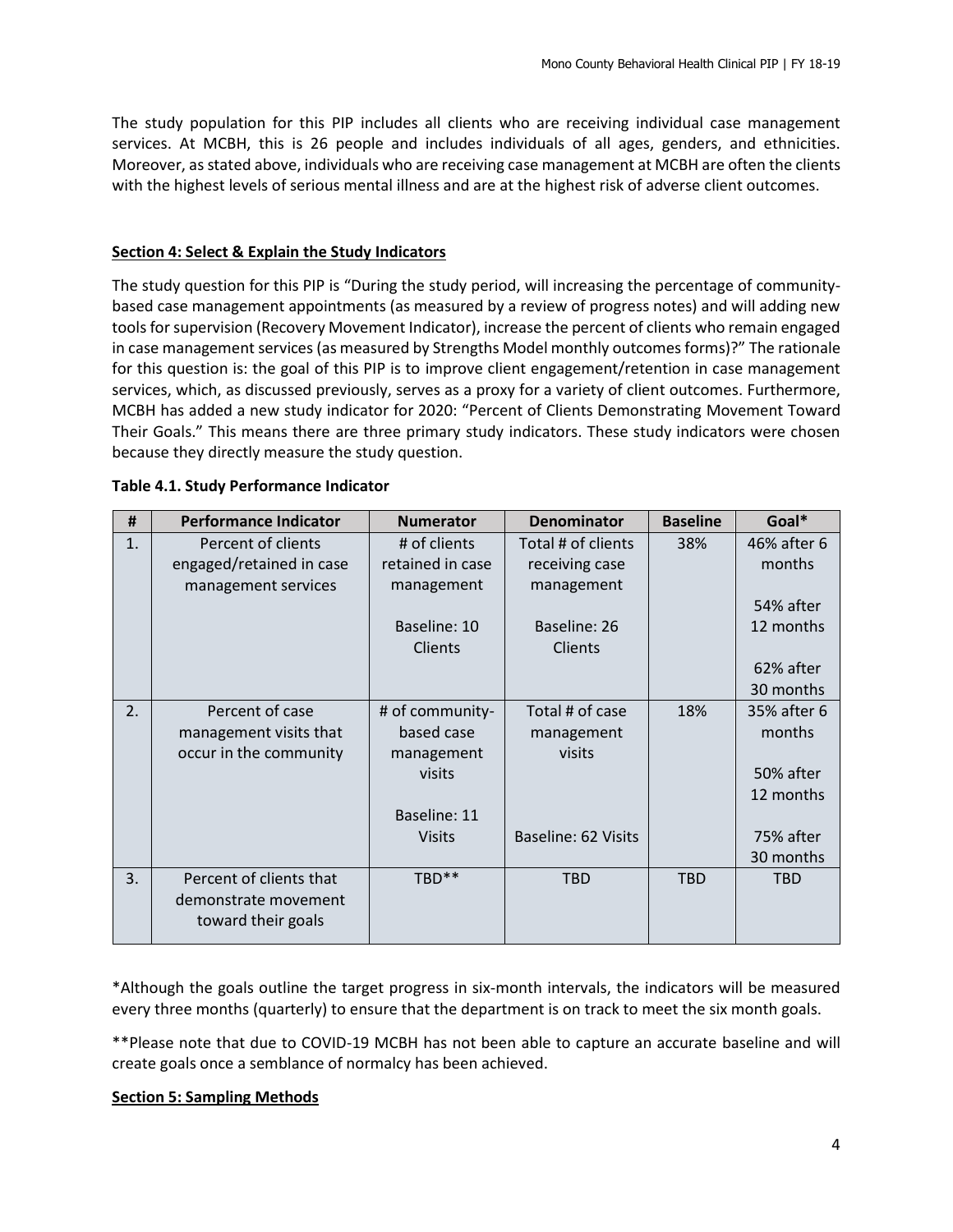Given the small size of this PIP's target population, MCBH will not be using a sampling method. The study population will include all clients who have been identified for inclusion in the PIP.

# **Section 6: Develop Study Design & Data Collection Procedures**

The measures for this project were designed by the MHSA Coordinator and the Strengths Model facilitator/fidelity reviewer. Together, these two individuals will be responsible for collecting and analyzing the data. The MHSA Coordinator is a permanent employee of MCBH; the Strengths Model facilitator is an external consultant. In the event that the facilitator is unable to participate in the longerterm data collection points, the MHSA Coordinator will take on his role. The MHSA Coordinator has a Master of Public Health and experience in survey design and analysis. The Strengths Model facilitator has a PhD and serves as Senior Vice President of the Center for Integrated Behavioral Health Solutions (CIBHS).

Please see Table 6.1 below for a summary of the data collection and analysis plan. The data collection process and analysis will remain consistent over time in large part because it will be collected by two people: the MHSA Coordinator and the Strengths Model facilitator. For the first study indicator, the instrument used will be the Monthly Outcomes Form, which is completed each month by the case managers and turned into the MHSA Coordinator. It is then analyzed by the Strengths Model Facilitator. For the second indicator, the data is pulled from the electronic health record and analyzed by the facilitator.

As a contingency for untoward results, MCBH plans to assess the implementation of the intervention at every quarter. If at six months, there has been no progress toward either of the study indicators, then the PIP committee will reconvene and discuss alternate interventions.

| Data Collection and Analysis Plan                                               |                                                                                                                                                                                                          |                      |                                                                                                                                                                                                                                                                    |  |  |  |
|---------------------------------------------------------------------------------|----------------------------------------------------------------------------------------------------------------------------------------------------------------------------------------------------------|----------------------|--------------------------------------------------------------------------------------------------------------------------------------------------------------------------------------------------------------------------------------------------------------------|--|--|--|
| Indicator                                                                       | Data Collection & Analysis                                                                                                                                                                               |                      | <b>Analysis Steps</b>                                                                                                                                                                                                                                              |  |  |  |
| 1. Percent of<br>clients engaged/<br>retained in case<br>management<br>services | MHSA Coordinator collects monthly<br>outcomes forms from case managers<br>on all clients receiving individual case<br>management services and records<br>retention data monthly in Excel<br>Spreadsheet. | 1.<br>2.             | Manually record retention data (total<br>clients, clients retained, clients exited,<br>reasons for exit) from the monthly<br>outcomes forms<br>Every 3 months, calculate sum of total<br>clients and clients retained (exclude<br>clients successfully discharged) |  |  |  |
|                                                                                 | <b>MHSA Coordinator conducts analysis</b><br>of clients retained in services every<br>three months                                                                                                       | 3.<br>4.             | Divide clients retained by total clients<br>Compare that percent to goal<br>benchmarks                                                                                                                                                                             |  |  |  |
| 2. Percent of<br>case<br>management<br>visits that occur<br>in the<br>community | Every three months, the MHSA<br>Coordinator runs a query from the<br>EHR to determine the total number<br>of case management visits that<br>occurred broken down by location.                            | 1.<br>2.<br>3.<br>4. | <b>Run Query</b><br>Calculate the sum all visits<br>Calculate the sum of all community-<br>based visits<br>Divide community-based visits by total<br>number of visits                                                                                              |  |  |  |

# **Table 6.1**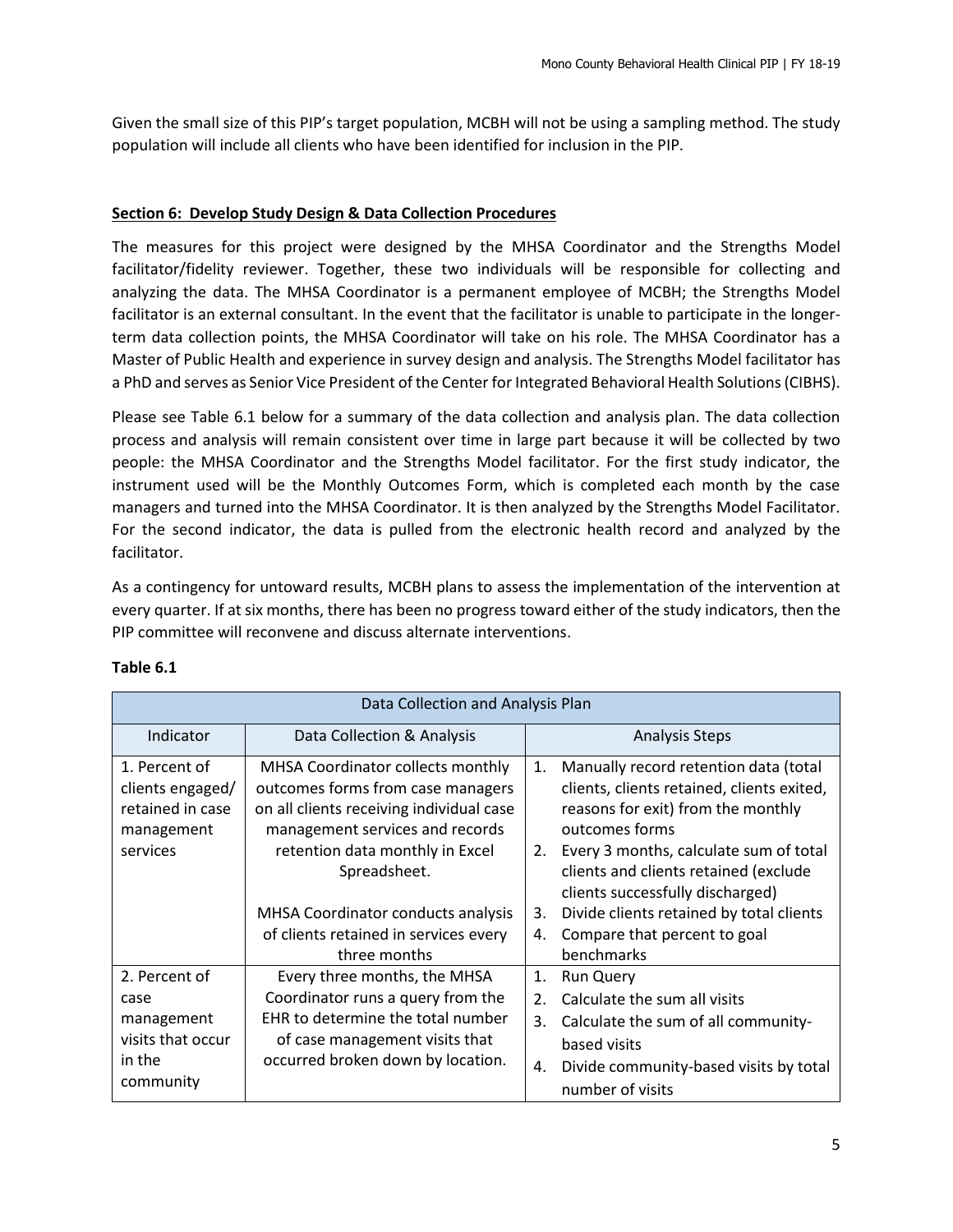|                |                                   | 5.          | Compare that percent to goal<br>benchmarks                                           |
|----------------|-----------------------------------|-------------|--------------------------------------------------------------------------------------|
| 3. Percent of  | Every three months, the MHSA      | $1_{\cdot}$ | Calculate the sum of all clients                                                     |
| <b>clients</b> | Coordinator will review each Case | 2.          | Calculate the sum of all clients who                                                 |
| demonstrating  | Manager's Recovery Movement       |             | have made progress toward their                                                      |
| movement       | Indicator, which track progress   |             | goals (as indicated on Recovery                                                      |
| toward their   | toward goals over time            |             | Movement Indicator)                                                                  |
| own goals      |                                   | 3.          | Divide the sum of the clients who have<br>made progress by the sum of all<br>clients |
|                |                                   | 4.          | Compare that percent to goal                                                         |
|                |                                   |             | benchmarks                                                                           |

# **Section 7: Develop & Describe Study Interventions**

# **Table 7.1. Intervention Summary**

| <b>Intervention Name</b>                                                                                                  | <b>Barriers/Causes Intervention Designed</b>             | Corresponding | Date            |
|---------------------------------------------------------------------------------------------------------------------------|----------------------------------------------------------|---------------|-----------------|
|                                                                                                                           | to Target                                                | Indicator     | Applied         |
| Implementation of<br>community-based case<br>management, including use<br>of the Personal Recovery<br>Plan, the Strengths | Ease of access, stigma, trust-/<br>relationship-building | $1 - 2$       | January<br>2019 |
| Assessment, and the<br><b>Recovery Movement</b><br>Indicator in Supervision*                                              |                                                          |               |                 |

\*The Personal Recovery Plan, Strengths Assessment, and Recovery Movement Indicator are key tools of the Strengths Model, an evidence-based practice that also includes community-based case management as one of its key components. By implementing community-base case management, MCBH also addresses the barriers of access to services and mental health stigma by meeting clients in the community. This flexibility in meeting place is also a best practice according to the literature cited above.

This intervention is designed to improve retention/engagement in case management services. The Strengths Model states that the primary setting for our work is in the community, and the Strengths Model is proven to impact key outcomes, especially among the highest risk clients. Given the department's low fidelity to the Strengths Model's community-based visit standard (18% vs. 75%), and the links between the Strengths Model and client retention in case management services, MCBH believes that the proposed intervention will directly impact the two corresponding study indicators. Until this point, case management visits have largely taken place in MCBH's office due to provider ease. If clients still wish to meet in the office, this is of course acceptable, but given the results of the client focus group, MCBH believes that most clients will be interested in community-based case management visits.

When increasing community-based case management visits, case managers will open a dialogue with clients about where they would like to meet. Community-based visits can take place in the home, at a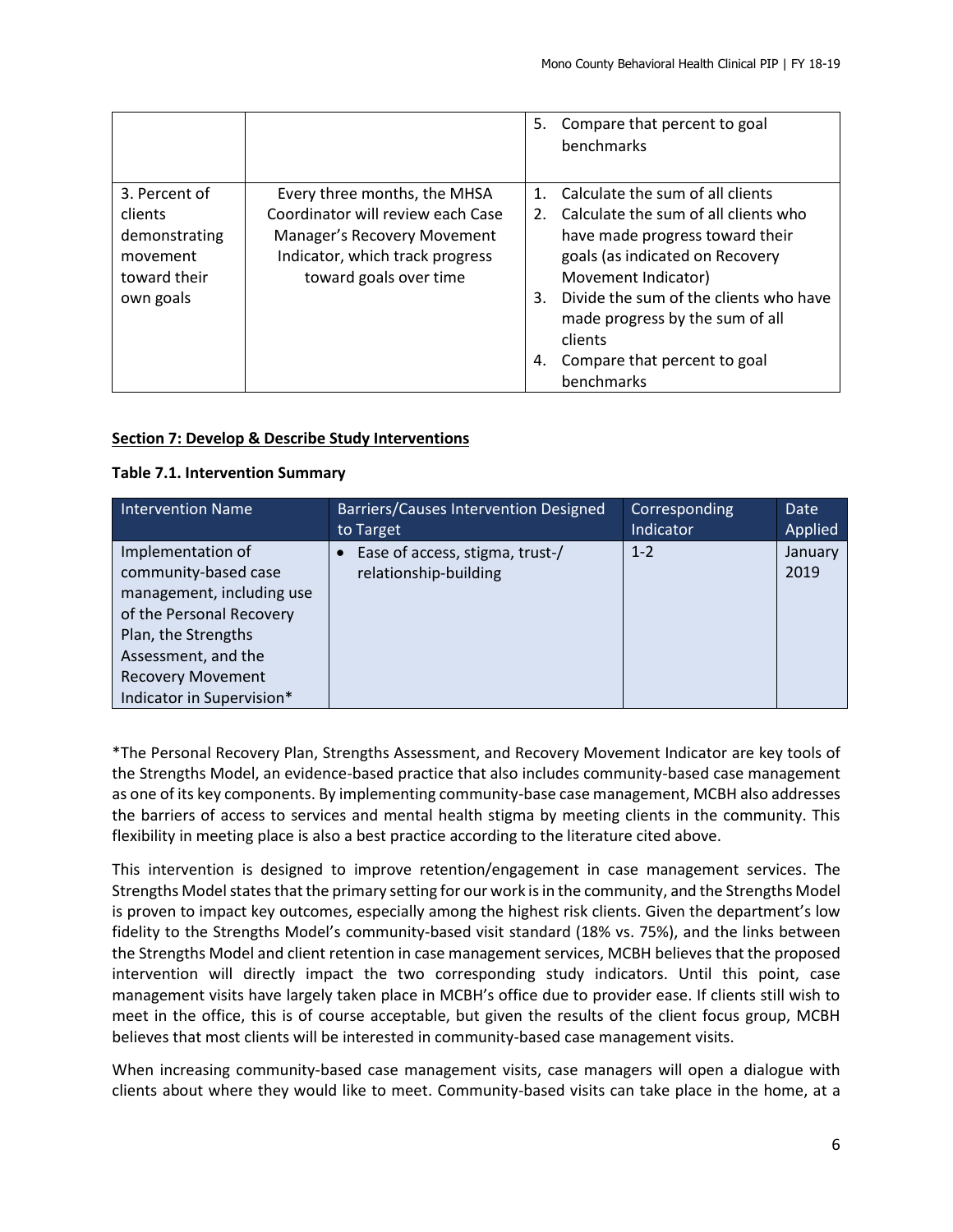public meeting place like a library or coffee shop, outdoors, or while completing a task. Community-based case management visits make access to services easier and can help clients overcome mental health stigma by not requiring them to enter a government mental health office. Moreover, MCBH believes that community-based case management visits help build trust and stronger client-provider relationships, both of which directly impact retention in services.

Ten studies have tested the effectiveness of the Strengths Model with people with serious mental illnesses. Four of the studies employed experimental or quasi-experimental designs (Stanard, 1999; Macias et al., 1997; Macias et al., 1994; Modrcin et al., 1988), and six used non-experimental methods (Fukui et al 2012; Barry et al., 2003; Ryan, Sherman & Judd, 1994; Kisthardt, 1993; Rapp & Wintersteen, 1989; Rapp & Chamberlain, 1985). Collectively, these studies produced positive outcomes in the areas of psychiatric hospitalization, housing, employment, reduced symptoms, leisure time, community involvement, and enhanced quality of life.

#### **Section 8: Data Analysis & Interpretation of Study Results**

This PIP is active and on-going; however, improvement has not been shown. The collection and analysis of baseline data occurred as planned, as did the follow-up measurements for community-based visit data and a portion of the retention data. As noted below, unfortunately, the retention data for several of the last quarters is not available as these data are on paper and not retrievable due to COVID-19. As the study continues, the columns in this table that are highlighted in gold will be filled out once the follow-up analysis has been conducted.

As was expected, these data have triggered further QI projects since MCBH has not met its targets at all data collection points. MCBH originally state that if the data did not show that the department has met its goals, then the PIP Committee will return to the data to see what aspects of the intervention were less successful and consider the inclusion of additional interventions. Indeed, MCBH has added to the existing intervention: addition of specific tools for supervision (Recovery Movement Indicator) and has ensured the Strengths Model has a supervisorial champion.

| Performance      | Date of         | <b>Baseline</b> | Date of          | Numerator/         | <b>Results</b> | <b>Goal for</b> | Goal           |
|------------------|-----------------|-----------------|------------------|--------------------|----------------|-----------------|----------------|
| <b>Indicator</b> | <b>Baseline</b> | <b>Msmt</b>     | <b>Follow-Up</b> | <b>Denominator</b> |                | Improve-        | Met?           |
|                  |                 |                 |                  |                    |                | ment            | (Y/N)          |
| 1. Percent of    | January         | 38%             | April 1,         | 13/25              | 52%            | 46%             | Y              |
| clients          | 1,2019          |                 | 2019             |                    |                | after 6         |                |
| engaged/         |                 | Numerator:      | July 1,          | 11/25              | 44%            | months          | N <sub>1</sub> |
| retained in      |                 | 10 Clients      | 2019             |                    |                |                 |                |
| case             |                 |                 | October 1,       | 14/27              | 52%            | 54%             | N <sub>1</sub> |
| management       |                 | Denominator:    | 2019             |                    |                | after 12        |                |
| services         |                 | 26 Clients      | January 1,       |                    |                | months          |                |
|                  |                 |                 | 2020*            |                    |                |                 |                |
|                  |                 |                 | April 1,         |                    |                | 62%             |                |
|                  |                 |                 | 2020             |                    |                | after 30        |                |
|                  |                 |                 | July 1,          |                    |                | months          |                |
|                  |                 |                 | 2020             |                    |                |                 |                |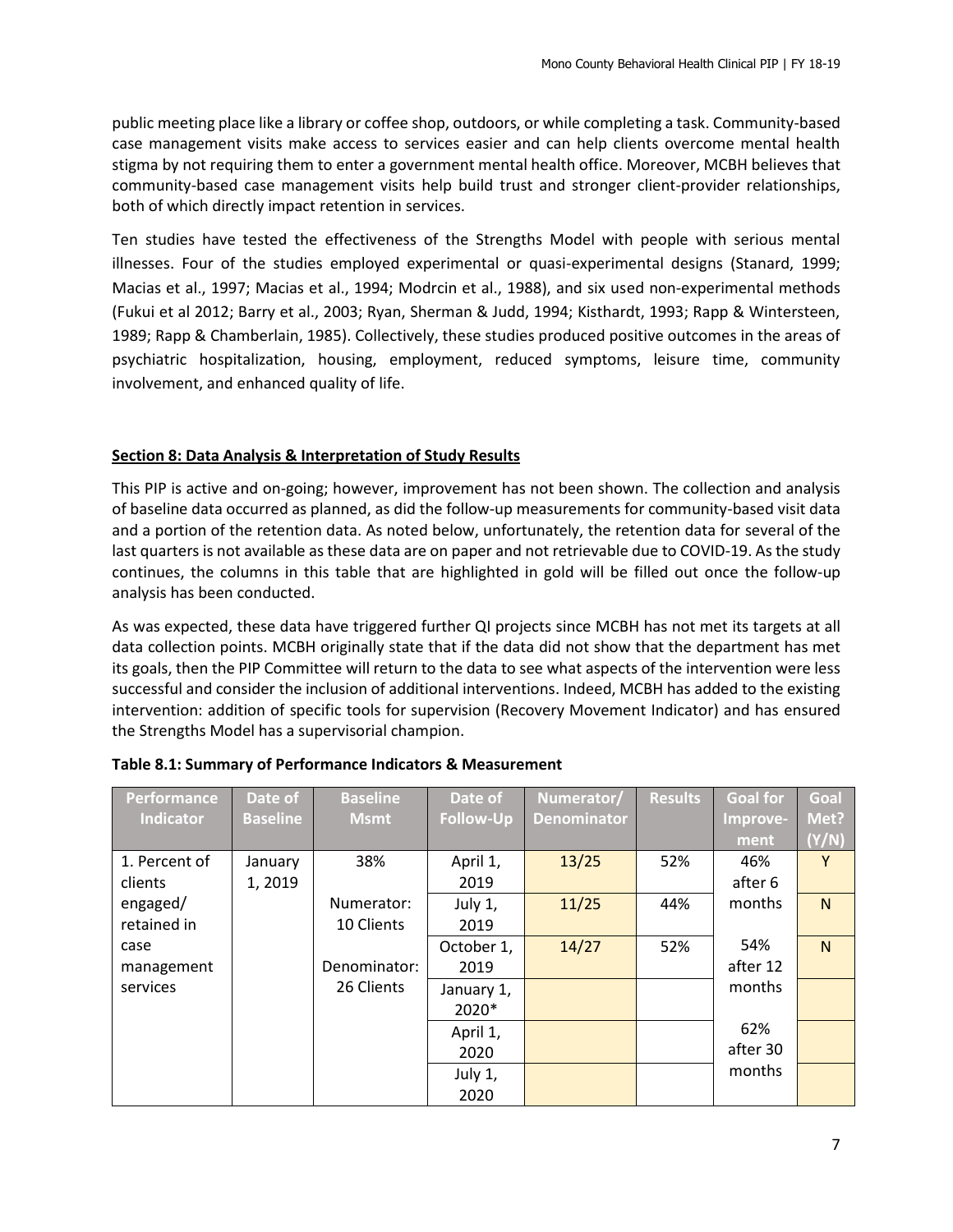| 2. Percent of | January   | 18%                 | April 1,   | 51/287 total  | 18% | 35%      | N              |
|---------------|-----------|---------------------|------------|---------------|-----|----------|----------------|
| case          | 1, 2019   |                     | 2019       | <b>visits</b> |     | after 6  |                |
| management    |           | Numerator:          | July 1,    | 85/478 total  | 18% | months   | N              |
| visits that   |           | 11 Visits           | 2019       | visits        |     |          |                |
| occur in the  |           |                     | October 1, | 47/379 total  | 12% | 50%      | N <sub>1</sub> |
| community     |           | Denominator:        | 2019       | <b>visits</b> |     | after 12 |                |
|               |           | 62 Visits           | January 1, | 53/273 total  | 19% | months   | N <sub>1</sub> |
|               |           |                     | 2020       | visits        |     |          |                |
|               |           |                     | April 1,   |               |     | 75%      |                |
|               |           |                     | 2020       |               |     | after 30 |                |
|               |           |                     | July 1,    |               |     | months   |                |
|               |           |                     | 2020       |               |     |          |                |
| 3. Percent of | July $1,$ | <b>Baseline TBD</b> | October 1, |               |     |          |                |
| clients       | 2020      | June 1-July 1       | 2020       |               |     |          |                |
| demonstrating |           |                     | January 1, |               |     |          |                |
| movement      |           |                     | 2020       |               |     |          |                |
|               |           |                     | April 1,   |               |     |          |                |
|               |           |                     | 2020       |               |     |          |                |
|               |           |                     |            |               |     |          |                |

\*Unfortunately these data are missing at the time of this PIP because they are in paper form and unable to be retrieved and analyzed due to COVID-19.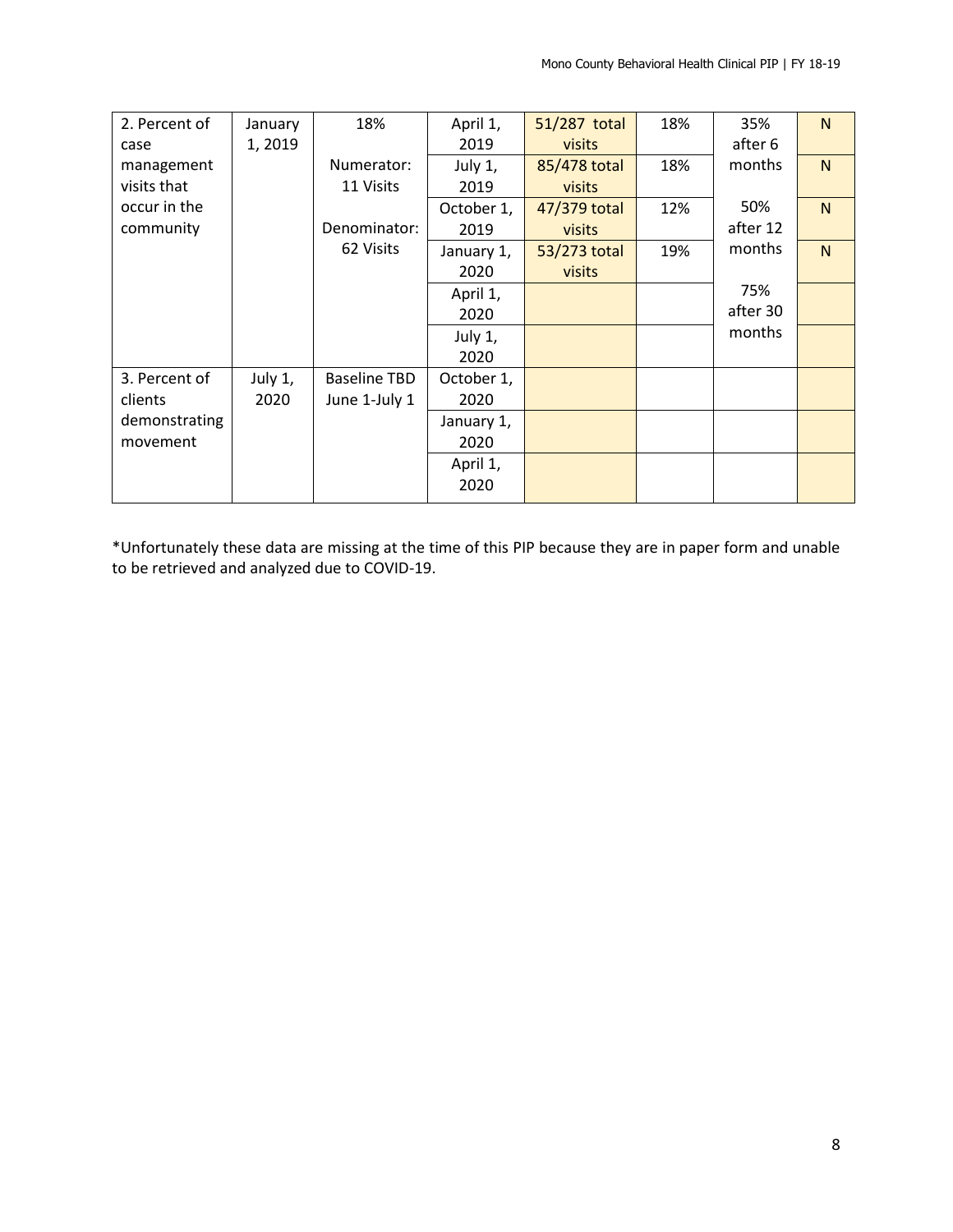#### **Section 9: Assess Whether Improvement Is "Real" Improvement**

This PIP is active and ongoing, with a key change in the intervention about to be implemented. Since this PIP has not shown improvement in either the percent of clients retained or the percent of communitybased visits, MCBH believes that adding another element to bolster the implementation of the Strengths Model may have a positive impact on the percent of clients retained in case management services. Furthermore, MCBH will be able to add a key indicator with its expansion of this PIP: percent of clients that demonstrate movement toward their goals (using the Recovery Movement Indicator). This tool will also be used by the new Director of Clinical Services to help ensure case managers are engaging effectively with clients, including the use of community-based visits.

Given the small sample size of the provider and client populations at MCBH, we do not anticipate distinct challenges related to sampling, monitoring, or analysis in terms of studying the results of this PIP. MCBH also does not anticipate challenges with the comparability of the initial and repeat measures for the client outcomes, given our small sample and the small number of staff devoted to analyzing the data points. The study indicators will be reported as percentages and MCBH will report whether the goal was met. After six months, MCBH will determine whether it is necessary to collect and monitor data more frequently.

Statistical testing will not be used, as the study sample is small and we do not need to control for nonindependent sampling. Furthermore, this study is not designed to be generalized across individuals, settings, and times, and is therefore not subject to threats to external validity. There is not a control group.

In the data analysis section, the MHSA Coordinator will report on whether the goal for each indicator was met. The PIP will be considered successful if the goals are met. MCBH believes that this PIP has face validity: if the PIP is successful, one can attribute increased retention in case management services to the increased percentage of community-based visits.

MCBH looks forward to reporting on improvements in client outcomes after running the data analysis outlined in Section 6. Given the small sample size and the limited resources of this small department, statistical tests will not be performed to assess whether the improvement is "true improvement."

Finally, with regard to sustained improvement, MCBH plans to integrate community-based case management visits into its practice long-term. Progress will be monitored according to the data collection and analysis plan, which will allow MCBH to measure whether the improvement is sustained over time.